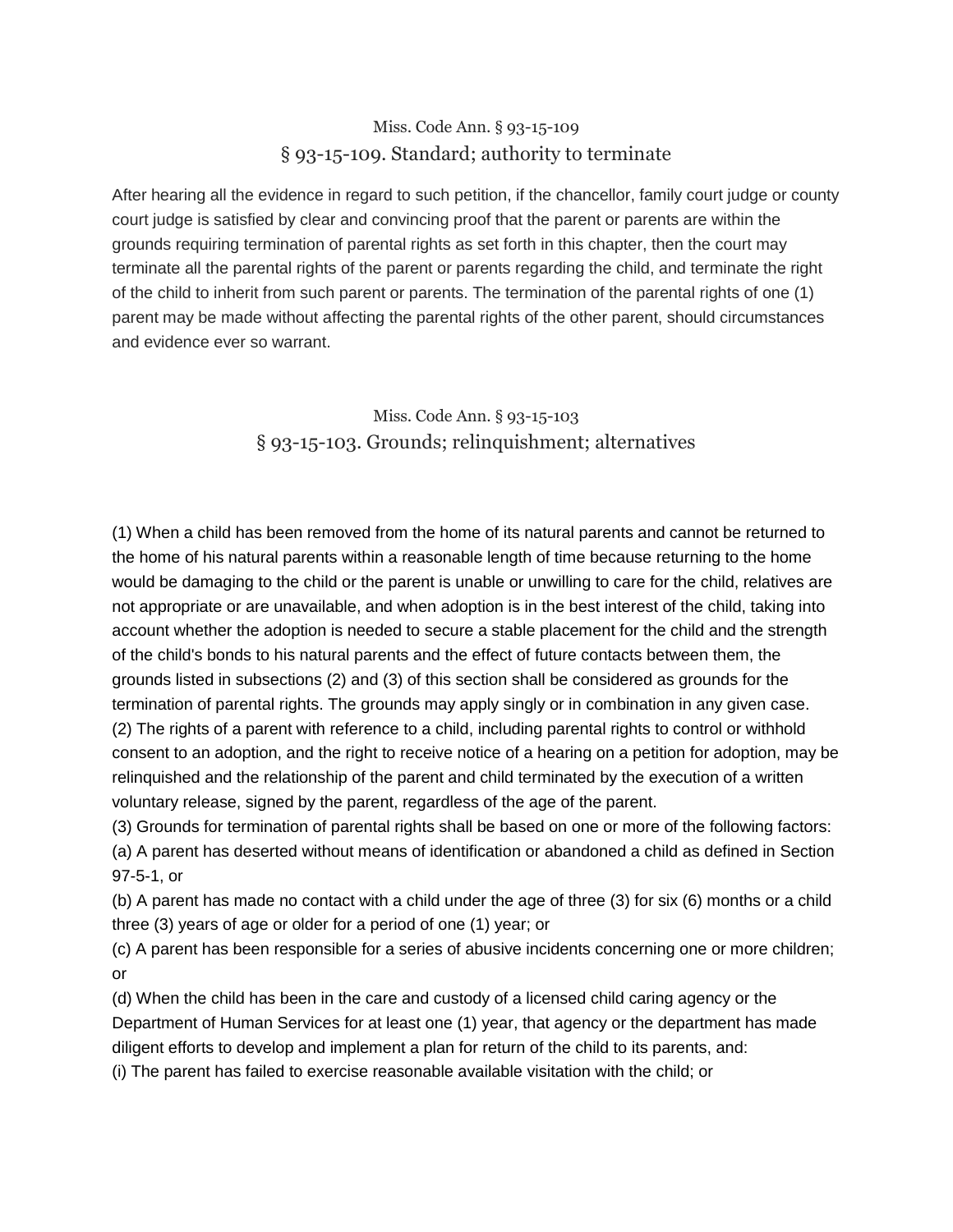(ii) The parent, having agreed to a plan to effect placement of the child with the parent, fails to implement the plan so that the child caring agency is unable to return the child to said parent; or (e) The parent exhibits ongoing behavior which would make it impossible to return the child to the parent's care and custody:

(i) Because the parent has a diagnosable condition unlikely to change within a reasonable time such as alcohol or drug addiction, severe mental deficiencies or mental illness, or extreme physical incapacitation, which condition makes the parent unable to assume minimally, acceptable care of the child; or

(ii) Because the parent fails to eliminate behavior, identified by the child caring agency or the court, which prevents placement of said child with the parent in spite of diligent efforts of the child caring agency to assist the parent; or

(f) When there is an extreme and deep-seated antipathy by the child toward the parent or when there is some other substantial erosion of the relationship between the parent and child which was caused at least in part by the parent's serious neglect, abuse, prolonged and unreasonable absence, unreasonable failure to visit or communicate, or prolonged imprisonment; or

(g) When a parent has been convicted of any of the following offenses against any child: (i) rape of a child under the provisions o[fSection 97-3-65, \(ii\)](https://a.next.westlaw.com/Link/Document/FullText?findType=L&pubNum=1000933&cite=MSSTS97-3-65&originatingDoc=N17693D90AC9111DBB5DDAC3692B918BC&refType=LQ&originationContext=document&transitionType=DocumentItem&contextData=(sc.UserEnteredCitation)) sexual battery of a child under the provisions of [Section 97-3-95\(c\), \(iii\)](https://a.next.westlaw.com/Link/Document/FullText?findType=L&pubNum=1000933&cite=MSSTS97-3-95&originatingDoc=N17693D90AC9111DBB5DDAC3692B918BC&refType=LQ&originationContext=document&transitionType=DocumentItem&contextData=(sc.UserEnteredCitation)) touching a child for lustful purposes under the provisions of [Section 97-5-](https://a.next.westlaw.com/Link/Document/FullText?findType=L&pubNum=1000933&cite=MSSTS97-5-23&originatingDoc=N17693D90AC9111DBB5DDAC3692B918BC&refType=LQ&originationContext=document&transitionType=DocumentItem&contextData=(sc.UserEnteredCitation)) [23, \(iv\)](https://a.next.westlaw.com/Link/Document/FullText?findType=L&pubNum=1000933&cite=MSSTS97-5-23&originatingDoc=N17693D90AC9111DBB5DDAC3692B918BC&refType=LQ&originationContext=document&transitionType=DocumentItem&contextData=(sc.UserEnteredCitation)) exploitation of a child under the provisions of [Section 97-5-31, \(v\)](https://a.next.westlaw.com/Link/Document/FullText?findType=L&pubNum=1000933&cite=MSSTS97-5-31&originatingDoc=N17693D90AC9111DBB5DDAC3692B918BC&refType=LQ&originationContext=document&transitionType=DocumentItem&contextData=(sc.UserEnteredCitation)) felonious abuse or battery of a child under the provisions of [Section 97-5-39\(2\), \(vi\)](https://a.next.westlaw.com/Link/Document/FullText?findType=L&pubNum=1000933&cite=MSSTS97-5-39&originatingDoc=N17693D90AC9111DBB5DDAC3692B918BC&refType=SP&originationContext=document&transitionType=DocumentItem&contextData=(sc.UserEnteredCitation)#co_pp_58730000872b1) carnal knowledge of a step or adopted child or a child of a cohabitating partner under the provisions of [Section 97-5-41,](https://a.next.westlaw.com/Link/Document/FullText?findType=L&pubNum=1000933&cite=MSSTS97-5-41&originatingDoc=N17693D90AC9111DBB5DDAC3692B918BC&refType=LQ&originationContext=document&transitionType=DocumentItem&contextData=(sc.UserEnteredCitation)) or (vii) murder of another child of such parent, voluntary manslaughter of another child of such parent, aided or abetted, attempted, conspired or solicited to commit such murder or voluntary manslaughter, or a felony assault that results in the serious bodily injury to the surviving child or another child of such parent; or

(h) The child has been adjudicated to have been abused or neglected and custody has been transferred from the child's parent(s) for placement pursuant to [Section 43-15-13,](https://a.next.westlaw.com/Link/Document/FullText?findType=L&pubNum=1000933&cite=MSSTS43-15-13&originatingDoc=N17693D90AC9111DBB5DDAC3692B918BC&refType=LQ&originationContext=document&transitionType=DocumentItem&contextData=(sc.UserEnteredCitation)) and a court of competent jurisdiction has determined that reunification shall not be in the child's best interest. (4) Legal custody and guardianship by persons other than the parent as well as other permanent alternatives which end the supervision by the Department of Human Services should be considered as alternatives to the termination of parental rights, and these alternatives should be selected when, in the best interest of the child, parental contacts are desirable and it is possible to secure such placement without termination of parental rights.

(5) When a parent has been convicted of rape of a child under the provisions of [Section 97-3-65,](https://a.next.westlaw.com/Link/Document/FullText?findType=L&pubNum=1000933&cite=MSSTS97-3-65&originatingDoc=N17693D90AC9111DBB5DDAC3692B918BC&refType=LQ&originationContext=document&transitionType=DocumentItem&contextData=(sc.UserEnteredCitation)) sexual battery of a child under the provisions of [Section 97-3-95\(c\),](https://a.next.westlaw.com/Link/Document/FullText?findType=L&pubNum=1000933&cite=MSSTS97-3-95&originatingDoc=N17693D90AC9111DBB5DDAC3692B918BC&refType=LQ&originationContext=document&transitionType=DocumentItem&contextData=(sc.UserEnteredCitation)) touching a child for lustful purposes under the provisions of [Section 97-5-23,](https://a.next.westlaw.com/Link/Document/FullText?findType=L&pubNum=1000933&cite=MSSTS97-5-23&originatingDoc=N17693D90AC9111DBB5DDAC3692B918BC&refType=LQ&originationContext=document&transitionType=DocumentItem&contextData=(sc.UserEnteredCitation)) exploitation of a child under the provisions of [Section 97-5-31,](https://a.next.westlaw.com/Link/Document/FullText?findType=L&pubNum=1000933&cite=MSSTS97-5-31&originatingDoc=N17693D90AC9111DBB5DDAC3692B918BC&refType=LQ&originationContext=document&transitionType=DocumentItem&contextData=(sc.UserEnteredCitation)) felonious abuse or battery of a child under the provisions of [Section 97-5-39\(2\),](https://a.next.westlaw.com/Link/Document/FullText?findType=L&pubNum=1000933&cite=MSSTS97-5-39&originatingDoc=N17693D90AC9111DBB5DDAC3692B918BC&refType=SP&originationContext=document&transitionType=DocumentItem&contextData=(sc.UserEnteredCitation)#co_pp_58730000872b1) or carnal knowledge of a step or adopted child or a child of a cohabitating partner under the provisions of [Section 97-5-41,](https://a.next.westlaw.com/Link/Document/FullText?findType=L&pubNum=1000933&cite=MSSTS97-5-41&originatingDoc=N17693D90AC9111DBB5DDAC3692B918BC&refType=LQ&originationContext=document&transitionType=DocumentItem&contextData=(sc.UserEnteredCitation)) notice of the conviction shall be forwarded by the circuit clerk of the county in which the conviction occurred to the Mississippi Department of Human Services, Division of Social Services.